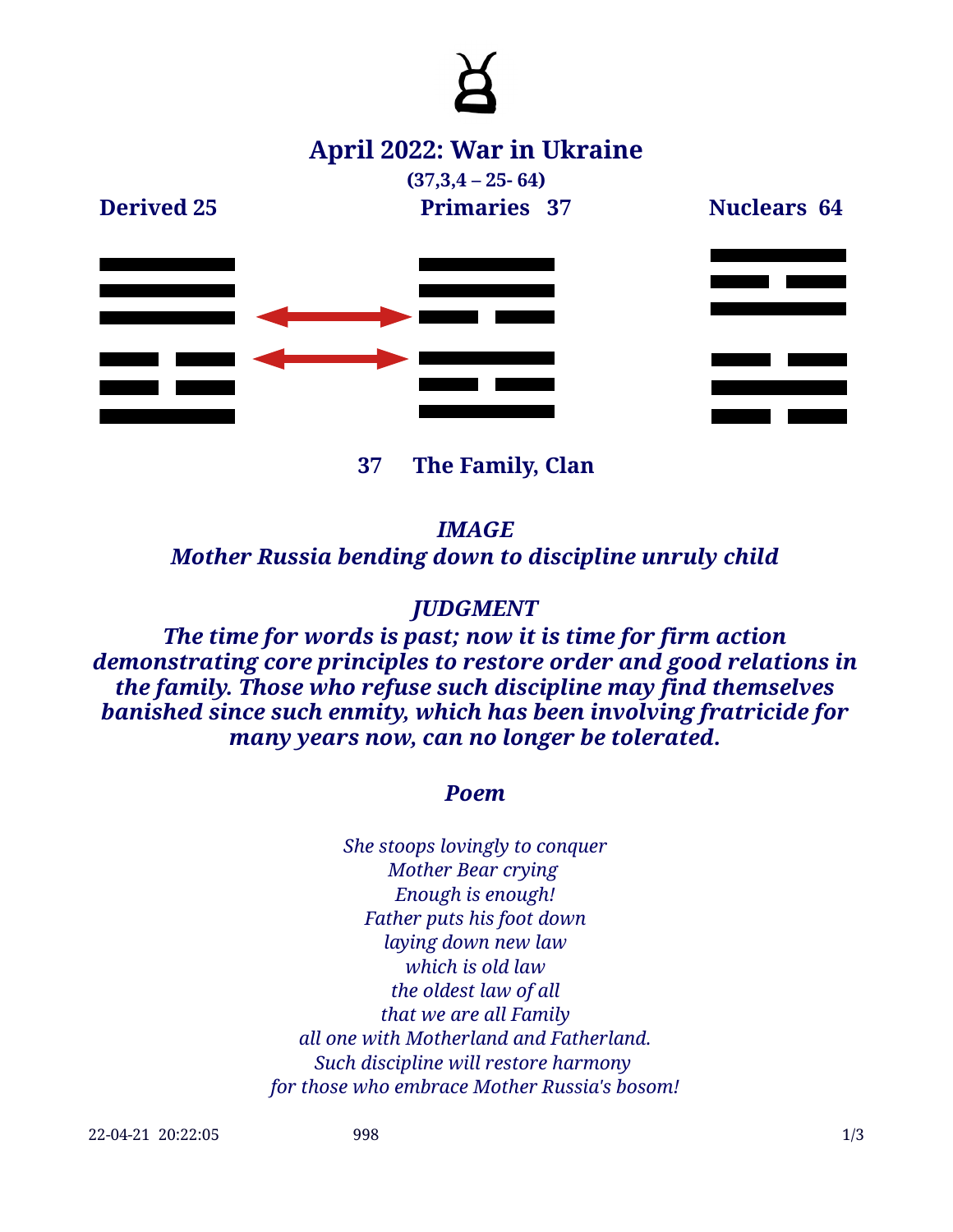# **YI TEXT:**

**The virtuous woman is of primary importance in the family and the family's future. [Jing Nuan Wu]**

**The image is to dive in the deep sea for pearls. The symbol is flowers turning to fruits. [Jou Tsung Hwa]**

#### **THE FAMILY: The perseverance of the woman furthers. THE IMAGE: The image of THE FAMILY. Thus the superior man has substance in his words And duration in his way of life. [Wilhelm]**

Heat creates energy: this is signified by the wind stirred up by the fire and issuing forth from it. This represents influence working from within outward. The same thing is needed in the regulation of the family. Here too the influence on others must proceed from one's own person. In order to be capable of producing such an influence, one's words must have power, and this they can have only if they are based on something real, just as flame depends on its fuel. Words have influence only when they are pertinent and clearly related to definite circumstances. General discourses and admonitions have no effect whatsoever.

Furthermore, the words must be supported by one's entire conduct, just as the wind is made effective by its duration. Only firm and consistent conduct will make such an impression on others that they can adapt and conform to it. If words and conduct are not in accord and not consistent, they will have no effect.

## *Changing Lines: (Yin line in 4th is consulted)*

**4: The Minister's line of work in progress:** A moving Yin line in the fourth place involves passivity; nothing gets done. You are too dependent on yourself or being the victim, while still being able to influence the course of events by taking on the tasks that lie ahead. Grab available opportunities to improve the situation. **Trigram Wind** favours small steps, continuous sifting, wandering, being tentative and detailed, patiently working over the long term. Focus on what you can do now rather than launching new plans or initiatives. [Harmen]

**6-4** The fourth line, "Wealth and family. Great good fortune." An axiom both then and now.

[ Jing Nuan Wu ]

4th Yao. She is the treasure of the family. The greatest good luck.

1. One member of your group did nothing but take care of routine things and always keep things in order, but was not appreciated; then hard times came from outside and everybody suddenly saw they were able to survive only because of this order.

2. One can never fully repay the love and care one has received from one's mother no matter how hard one tries to please her.

**Notes:** Heaven & Earth stable; Man unbalanced. Thunder within Heaven without to balance.